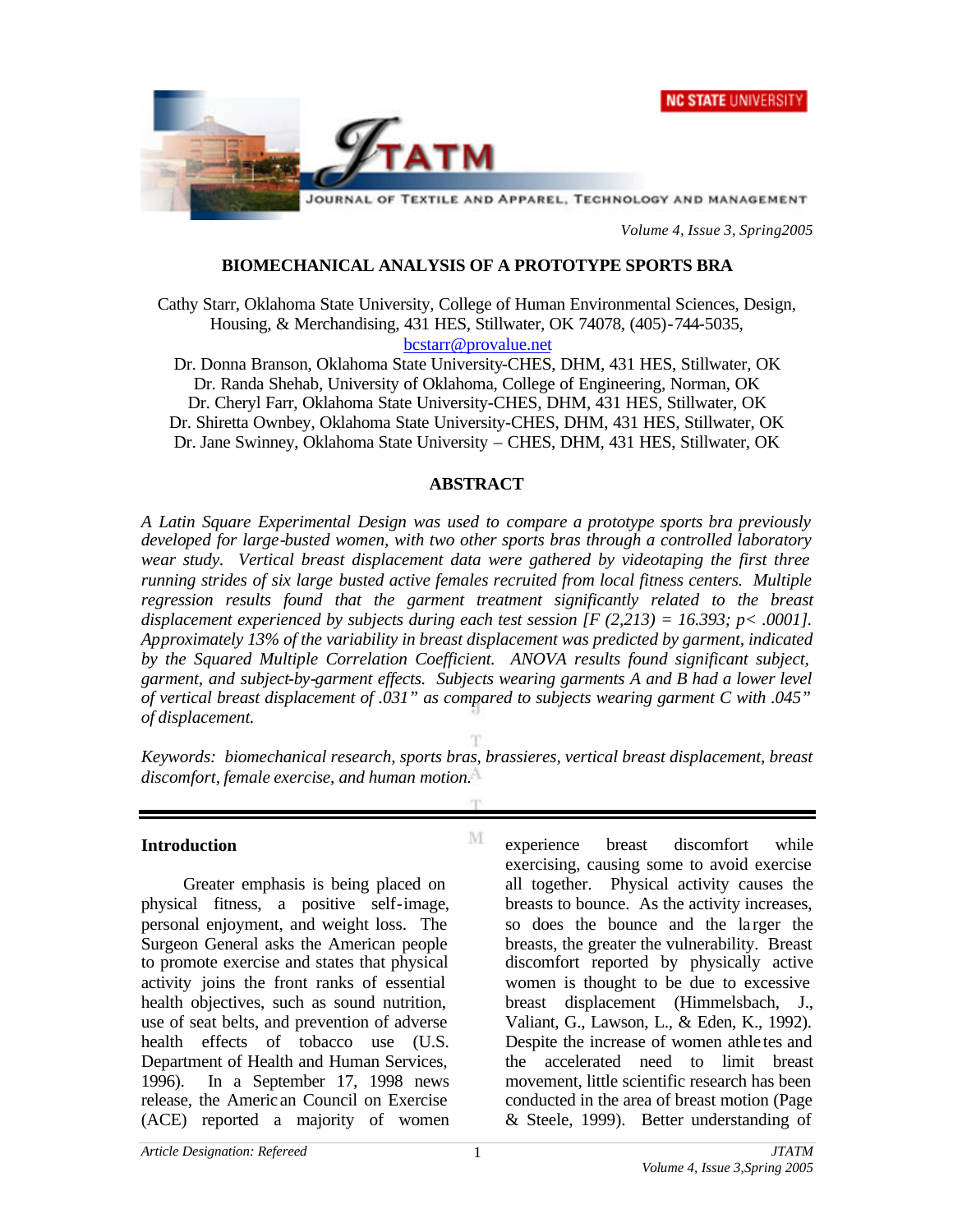breast motion during exercise could be seen as a major contribution to the development of a supportive bra and a minor contribution toward encouraging and promoting the participation of women in physical activities and ultimately to leading healthy lifestyles.

## **Literature Review**

Although the size and shape of female breasts vary by person, most breasts are tear shaped. Approximately two-thirds of the breast is composed of breast tissue, while the rest is made up of superficial fascia (fat) tissue, which is what fluctuates as a woman gains or loses weight (Love, 2000). Due to minimal intrinsic structural breast support, breast displacement associated with exercise is difficult to reduce (Hadi, 2000). The only muscle in the breast area lies under each glandular structure. Therefore, breast support is dependent upon weak suspensory ligaments known as Cooper's ligaments. Referring to these fibers as ligaments is misleading, as they are not ligaments that attach muscles to bone or support joints, they are fascial planes that are primarily intended to divide the glandular elements in the breasts into lobules from which ducts drain to the nipple during lactation (Haycock, 1978). Skin, a thin, flexible elastic cover, provides the breast with a secondary support system (Page & Steele, 1999).

Women who wear an average 'B' cup carry 5 to 7 pounds in her breasts, while women wearing an average 'D' cup carry 15 to 23 pounds (Cohen, 2002). Breasts are not immune to the laws of gravity and without proper support, the ligaments and delicate breast tissue will begin to stretch and distend allowing the breast tissue to elongate, developing a pendulous look. Middle age women living in primitive areas of the world where supportive breast garments are not worn, have flattened, pendulous breasts. With advancing age, most women's breasts flatten and elongate, but this happens more quickly when a supportive garment is not worn (Haycock, 1978). When gravity pulls the breasts down, it also pulls the throat and face tissue (The Buststop, 2004).

Through his work in the outpatient department at the King Fahd Hospital of the University, Alkhobar, Kingdom of Saudi Arabia, Dr. Maha Abdel Hadi found breast pain to be a common complaint among his female patients. Dr. Hadi designed a research study where a sample of 200 women presented to the outpatient department with similar symptoms and breast pain, were randomly divided into two groups. The first group of subjects adhered to a drug regimen commonly prescribed to combat these symptoms, while the second group wore sports bras for twelve weeks. All subjects received a survey instrument, designed to assess their response to the given treatment. The response was 100% as all patients willingly followed their specific instructions. Fifty-eight percent of the group receiving the drug treatment reported relief of symptoms, while 42% experienced side effects from the drug. Eighty-five percent of the group wearing sports bras reported relief of symptoms with no side effects (Hadi, 2000, pp 407-409).

Existing research on breast motion and desirability of specially designed sports bras confirmed the need for firm breast support, particularly among large breasted women (Boschma, et al, 1994; Eden, et al, 1992; Gehlsen & Albohm, 1980; Himmelsbach, et al, 1992; Lorentzen & Lawson, 1987; Mason et al, 1999). The consensus of these studies suggests that different cup size groups may require different support and design requirements and that the current industry practice of designing bras for various cup sizes in exactly the same way is unacceptable. This poses a real design challenge for the sports bra designer.

Ramifications from the inability to locate a good, supportive bra can manifest itself in the refusal to exercise, breast discomfort, and the irreversible breakdown of breast tissue. These problems are exacerbated for larger busted women. Large breasted teenage girls have indicated that they suffer from severe backache, are not able to participate in sports, and experience ridicule from classmates (Love, 2000).

 $\rm J$ T

A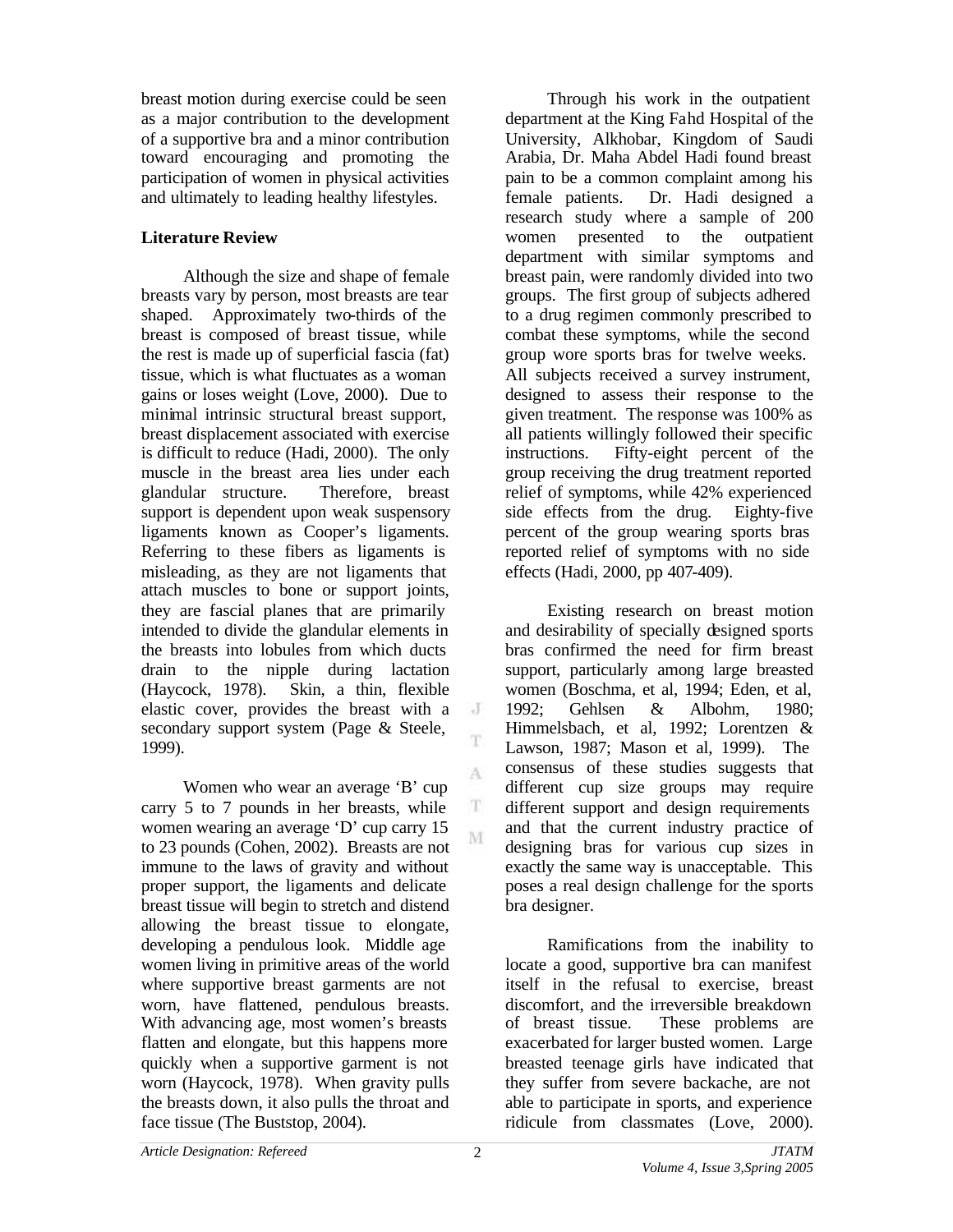Large breasts can be an impediment for a female athlete, especially in long distance running and in collision sports, such as soccer, ice hockey, etc (Haycock, 1978). Women who compete in sports such as these, as well as enjoy physically active lifestyles, require a good supportive bra. "Women already have a multitude of reasons for not participating in regular physical activity," said Sheryl Marks Brown, executive director for ACE (1998). "Breast discomfort doesn't have to be one of them."

Sports underwear has gained more visibility of late, both figuratively and literally. The sports bra has been alleged to be "as important to the growth of women's sports as the passage of Title IX" (Peck, 1999). "When Brandi Chastain scored the winning shot in a tense, overtime shootout with China in the World Cup soccer final, she did more than just shed her shirt to celebrate the team's triumph, she fired the hopes of sports bra makers everywhere" (Segal, 1999). In that moment of exuberance, Brandi revealed her black sports bra and brought instant attention and fame to a sturdy undergarment. The sports bra became "the cloth symbol of Title IX's success" (Gerhart, 1999). Annual bra sales reported January 14, 2002, indicated that sports bra sales comprised 6.1% of the \$4.5 billion bra market (Dolbows, 2002).

There are two basic design styles of sports bras: compression and encapsulation. The former flattens breasts to redistribute their mass evenly across the chest; the latter supports each breast separately in its own cup. The design engineering of bras must defy laws of gravity and bras are often compared to suspension bridges with support coming from four directions: straps, band, circumference, and two intersecting 180° arcs of the cups (Nanas, 1964). To design a bra that accomplishes this engineering feat and is comfortable to wear requires a designer with expertise and a high level of heuristic knowledge, with heuristic knowledge being problem-solving techniques that use self-educating techniques (Hardaker & Fozzard, 1997).

In the past century, photographers used still cameras in the study of human and animal movement by taking a series of shots in an attempt to capture the movement to be studied. The type of movement and the analysis requirements largely determine the camera and analysis system of choice (Hall, 1991). Human motion analysis systems use marker sets, instrumented devices (such as electrogoniometers), and imaging methods ranging from television to video systems (Sampath, Abu-Faraj, Smith, & Harris, 1998).

Three-dimensional motion characterization can be obtained using cameras and optoelectronic techniques, which incorporate markers positioned on prominent anatomical landmarks of the subjects (Sampath, Abu-Faraj, Smith, & Harris, 1998). A quantitative film or video analysis is usually performed with computer-linked equipment that enables the calculation of movement. Digitizing is a traditional procedure for analyzing a film or video which involves the activation of a hand-held pen, cursor, or mouse over subject joint centers or other points of interest, with the x, y coordinates of each point subsequently stored in a computer data file (Hall, 1991).

Another approach to quantitative analysis of human movement eliminates the hand-digitizing process through the attachment of tiny electric lights known as light-emitting diodes (LEDs) or highly reflective markers over the body joint centers. Computer-linked cameras track these special lights or markers, enabling automatic calculation of the quantities of interest (Hall, 1991). In his endeavor to propose a soft-computing framework for human-machine system design, Zha describes another method to study the biomechanics of human motion developed by Peak Performance Technologies (2003). This system incorporates the use of passive reflective markers, along with a motion analyzer, a video recorder, video processor, and a desktop computer. Video data obtained from exercise sessions is digitized using this motion analysis system containing

 $\rm J$ 

T

A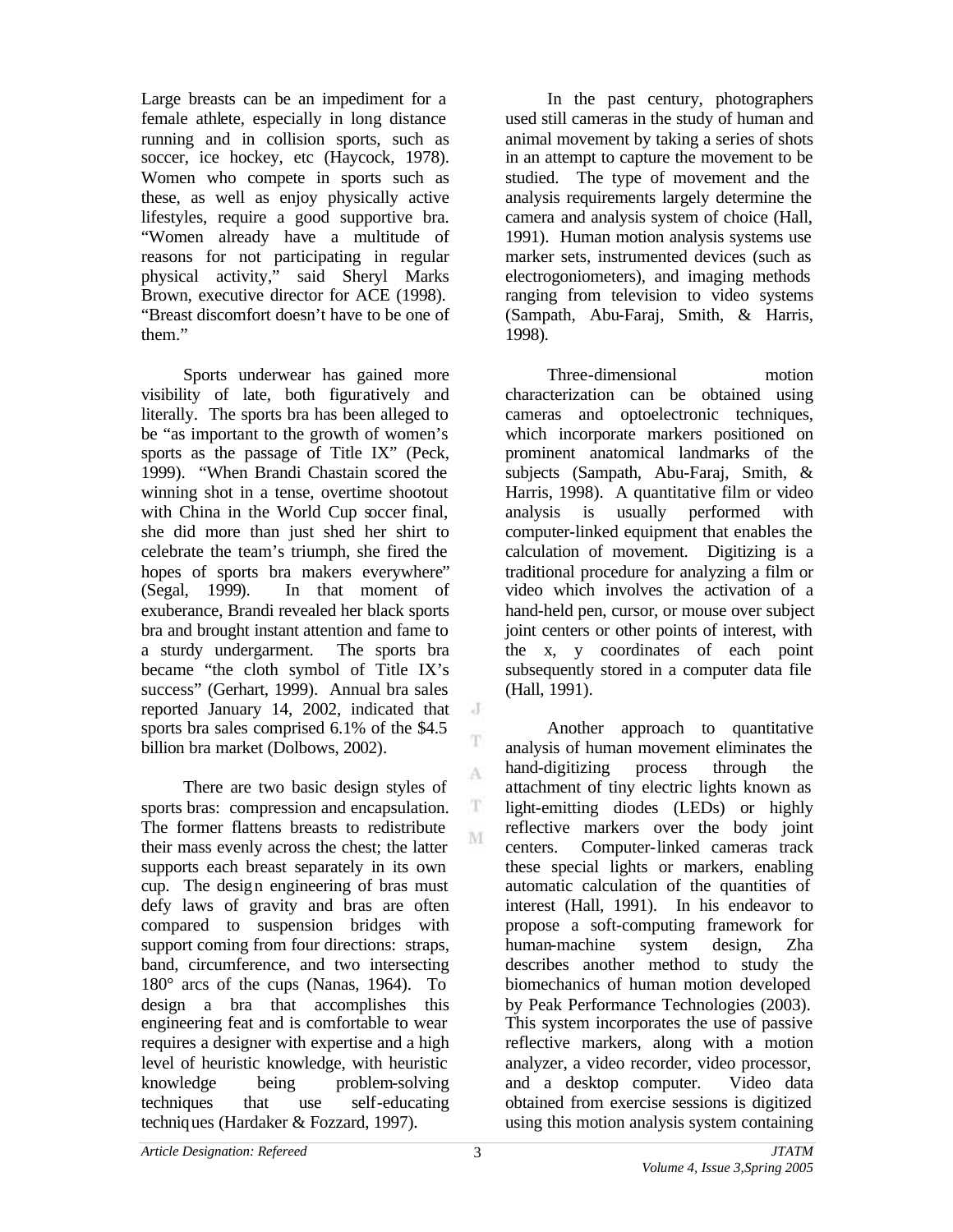an analog-to-digital processor. In other words, the processor converts all reflections obtained from the passive reflective markers to digital outputs, which are further processed to determine postural coordinates and angles.

# **Purpose**

This article compares breast support provided by a prototype sports bra with two commercially available sports bras. The prototype sports bra was designed to improve support using a combination of design features and selected materials.

# **Methods**

Six physically active females between the ages of 23 and 37 (mean age 34 years) were recruited from local gyms offering aerobic exercise programs. To assure the accuracy of the self-reported breast size by each volunteer, the researcher took two different measurements: one under the breast (around the ribs) and one over the full breast circumference (over both bust points and around the rib cage). Each participating subject met the following breast size criteria: 32 DD, 34D/DD, or 36 C/D. With the passing of the physical screening, each participant was assumed capable of performing physical output and was asked to sign an informed consent form.

This study had one single independent variable defined as garment treatment that consisted of three levels: garment A (see Figure 1), the prototype sports bra with both compression and encapsulation characteristics; garment B (see Figure 2), a commercially available sports bra with compression and encapsulation characteristics, and garment C (see Figure 3), a commercially available compression sports bra. Starr and Krenzer (2000) developed the prototype sports bra using the functional design process delineated in Watkins (1995) incorporating, from the literature, characteristics that a good supportive bra sports bra should possess. A survey instrument, designed by the research team, determined users' perception of fit and

performance of sports bras, users' design preferences, and insight into the complex engineering problem involved in designing performance sports bras. Design criteria and materials specifications were developed and ranked. The resulting prototype sports bra was designed to resolve specific comfort, support, and aesthetic issues reported by large breasted women through fabrication and design features. Bra fabrics were selected based on results from four textile laboratory tests, specifically: dimensional stability, pilling, abrasion resistance, and wicking tests (for more information see the Fabrication Table provided in Krenzer & Starr, in press). A 68% polyester/32% Lycra CoolMax<sup>®</sup> fabric with  $2$  way stretch, that performed better in dimensional stability and pilling tests than the other candidate fabrics, was used as the outer fabric. A brushed non-stretch, polyester and Hydrofil® nylon knit fabric with good wicking and dimensional stability results, was used for the interior fabric to form a stabilizing foundation.

The prototype combined an encapsulating inner bra with a compression styled outer bra in order to lift and support the breast tissue. It was hypothesized that the inner bra would help minimize breast displacement through its ability to separate and contain each individual breast. The straps were lined with non-stretch Hydrofil® nylon/polyester knit fabric to prevent stretching, a feature designed to increase support. Other features designed to reduce breast displacement included: racer-back styling for easy movement and wide, nonslip shoulder straps for better distribution of weight; 1½" band of elastic around the ribs for support and reduction of ride up; and adjustable shoulder straps and back band for improved fit and support.

Garment B combined an encapsulating inner bra with a compression style outer bra in order to lift and support the breast tissue (Figure 2). The inner bra was constructed of a non-stretch fabric of 56% cotton and 44% polyester and was advertised as having a hidden support panel that was purported to limit breast movement.

 $\rm J$ T.

A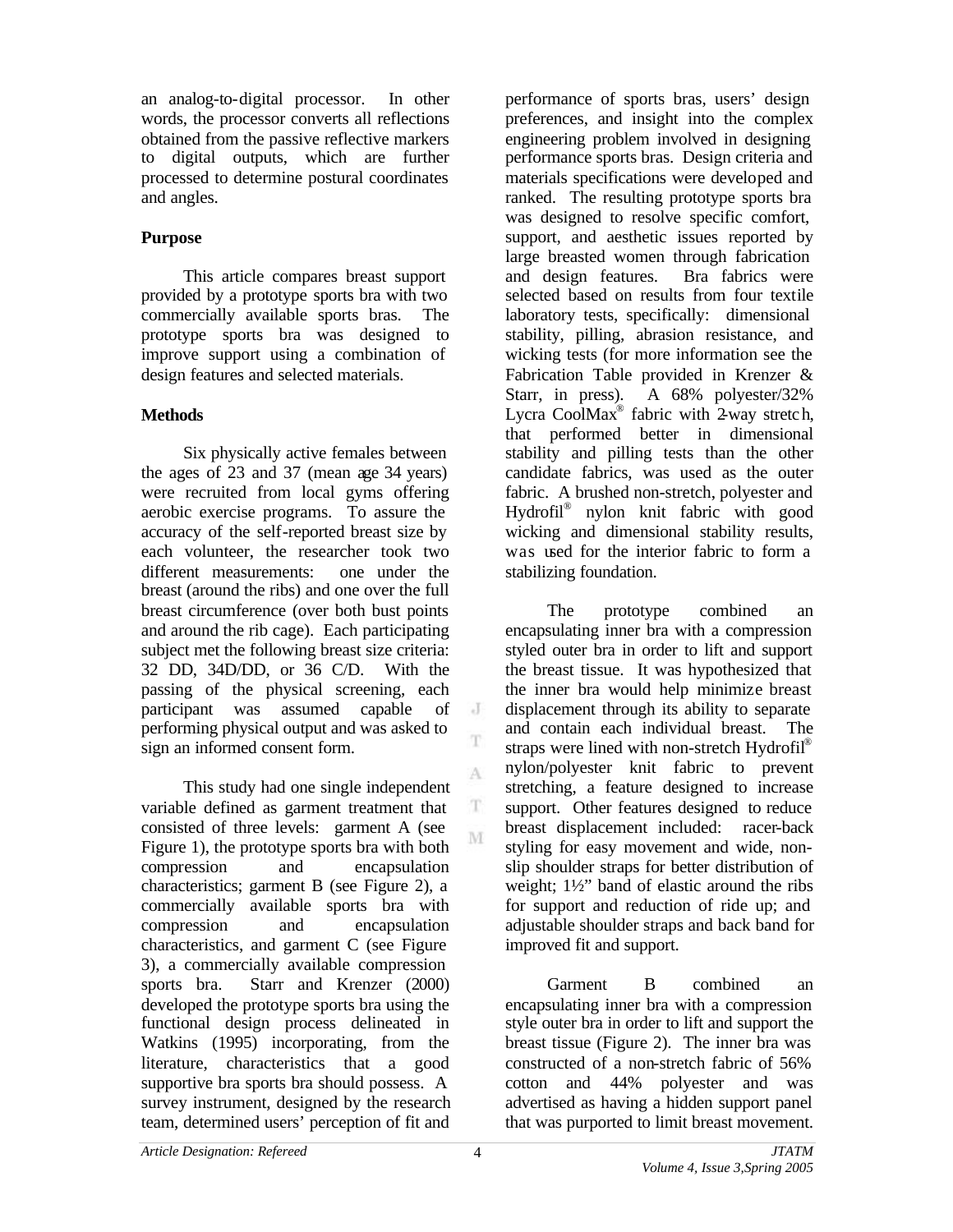The outer fabric consisted of 43% cotton, 43% polyester, and 14% Lycra<sup>®</sup> spandex. An adjustable back closure and non-slip straps with Velcro<sup>®</sup> strips were additional features.

Garment C was a pull-on compression style sport bra constructed of 95% cotton and 5% Lycra® spandex (Figure 3). The

racer-back styled sport bra was lined with 100% CoolMax® polyester and had 1?" wide straps.



Figure 1. Garment Treatment A



Figure 2. Garment Treatment B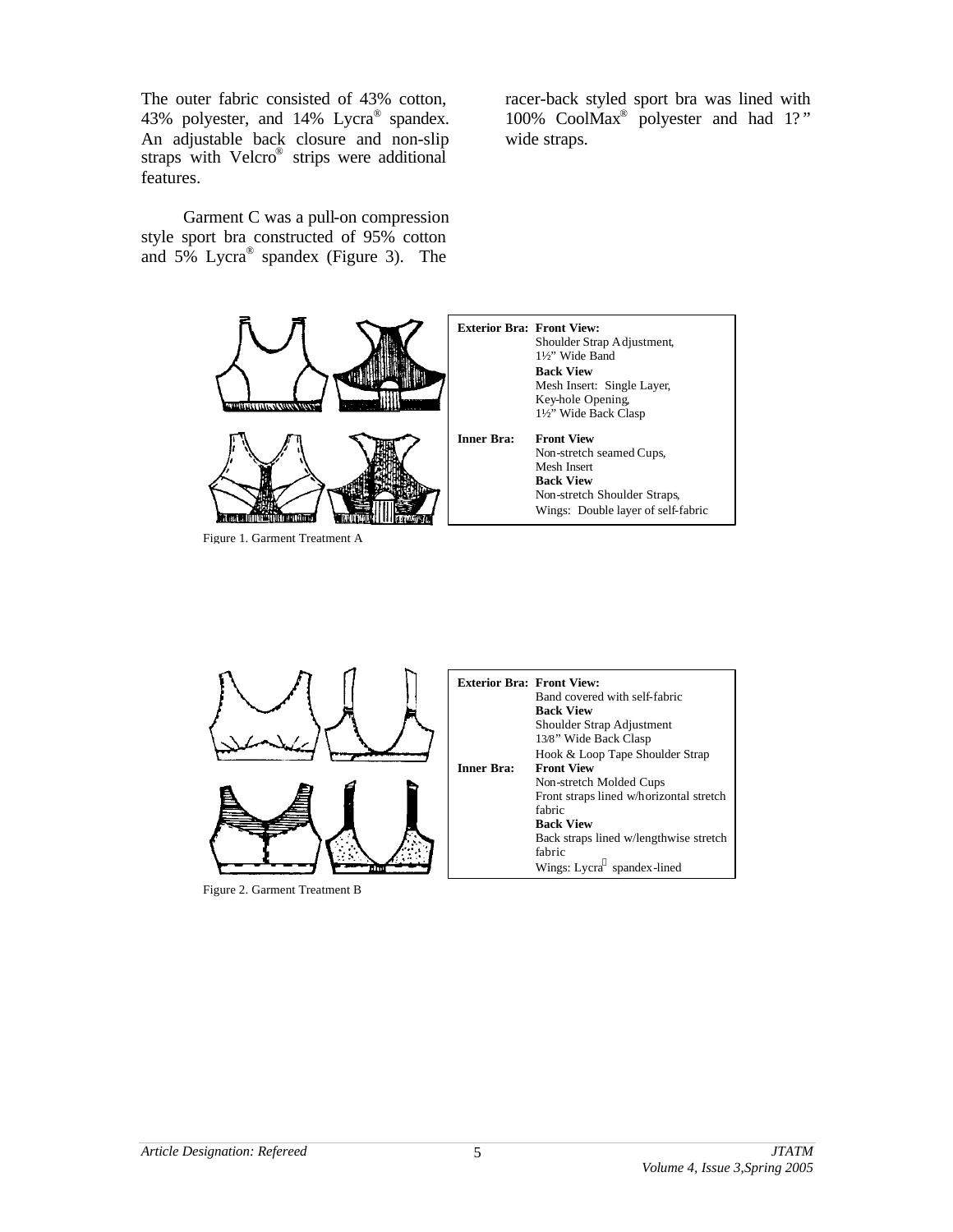

Figure 3. Garment Treatment C

Physical characteristics that describe the style and unique design features of all threegarment treatments are included in Table 1. While design features were different for all three, each incorporated a support mechanism of some fashion. The foundation of both garment A and B's support system is the full inner support bra that encapsulated each breast individually, the only difference being that Garment A's inner bra was constructed of non-stretch fabric. Along with the inner support bra,

garment A supported the breasts with an outer support bra that compressed the breast tissue to the chest cavity and non-stretch, racer-back style shoulder straps. Along with the inner support bra, garment B supported the breasts with an outer support bra that compressed the breast tissue to the chest cavity and stretchable, over-the-shoulder style bra straps. Garment C's support system relied on racer-back style shoulder straps and compression styling.

 $J$ T A T.

M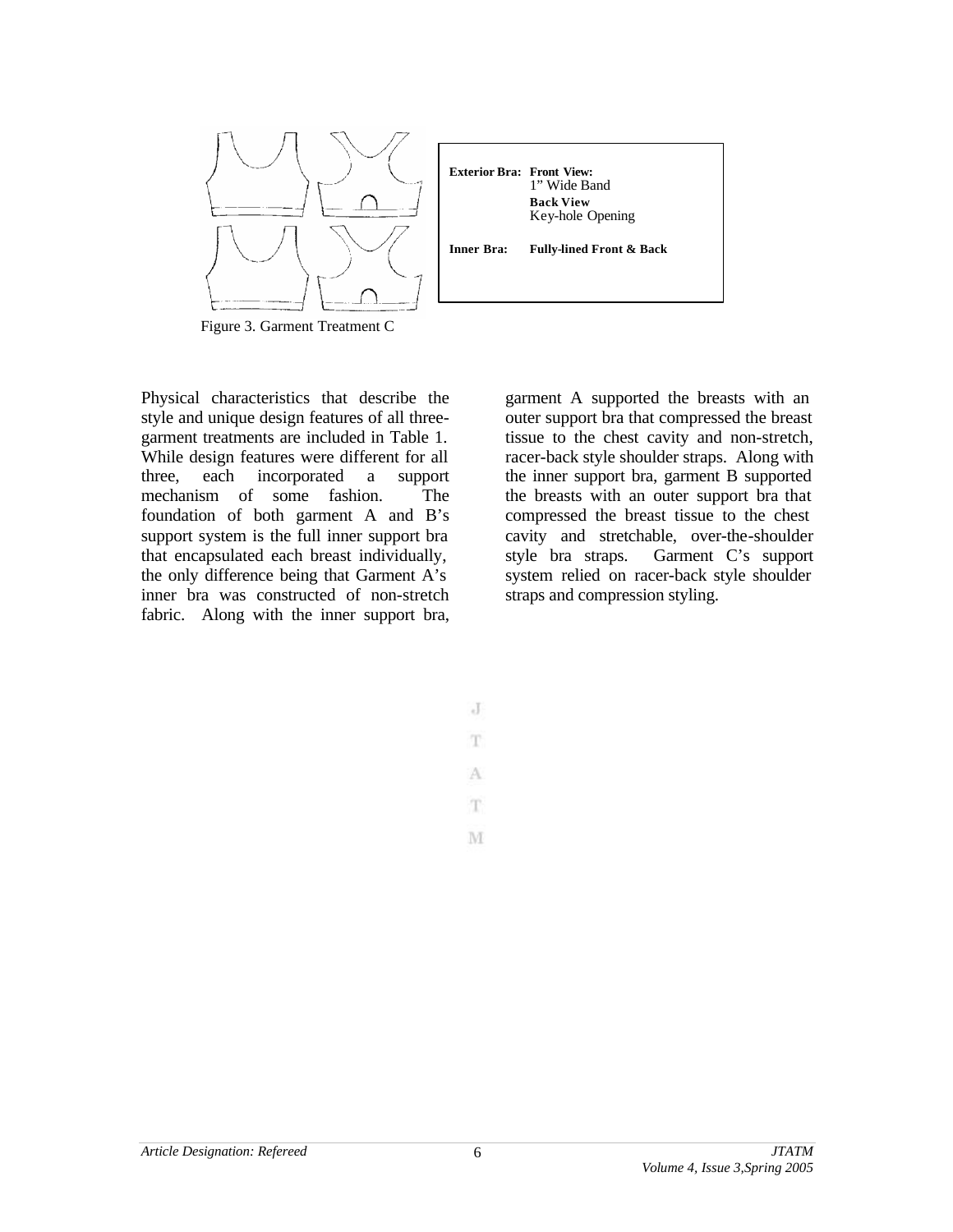|                                         | Garment A                                                                                                                                                                                                                                                                                            | Garment B                                                                                                                                                                       | Garment C                                                                                                                                             |  |
|-----------------------------------------|------------------------------------------------------------------------------------------------------------------------------------------------------------------------------------------------------------------------------------------------------------------------------------------------------|---------------------------------------------------------------------------------------------------------------------------------------------------------------------------------|-------------------------------------------------------------------------------------------------------------------------------------------------------|--|
| <b>Garment Style</b>                    | Compression/Encapsulation                                                                                                                                                                                                                                                                            | Compression/Encapsulation                                                                                                                                                       | Compression                                                                                                                                           |  |
| Moisture<br>Management                  | $\overline{\text{CoolMax}}^{\text{TM}}$ polyester/spandex rib<br>band,<br>Exterior of 68% CoolMax <sup>TM</sup><br>polyester/32% spandex knit,<br>Interior of polyester & Hydrofil®<br>nylon knit,<br>Back exterior mesh insert of 72%<br>CoolMax <sup><math>^{m}</math></sup> polyester/28% spandex | $CoolMax1M$ polyester/spandex<br>rib band,<br>Exterior of 43% cotton/43%<br>polyester/14% spandex knit,<br>Interior of 56% cotton/44%<br>$CoolMax^{\pi M}$ polyester knit       | $CoolMax^{\pi M}$ polyester/<br>spandex rib band,<br>Exterior of 95% cotton/<br>5% spandex knit,<br>Interior of CoolMax<br>polyester knit             |  |
| <b>Breast</b><br>Movement<br>Management | Full inner bra, non-stretch seamed<br>cups,<br>1.625" non-stretch racer-back straps,<br>$1.5$ " band,<br>Pull-over compression due to fabric<br>combination                                                                                                                                          | Full inner bra, non-stretch<br>molded cups,<br>1" stretchable shoulder straps,<br>1.375" band,<br>Standard bra back opening<br>style w/compression due to<br>fabric combination | Stretch inner lining<br>without cups,<br>1.125" stretchable, racer-<br>back straps,<br>1" band,<br>Pull-over compression<br>due to fabric combination |  |
| Adjustability                           | 4 hook back clasp,<br>Shoulder straps with front adjustable<br>plastic hook device                                                                                                                                                                                                                   | 2 hook back clasp plus snaps,<br>Back adjustable shoulder<br>straps with hook and loop tape                                                                                     | No adjustability                                                                                                                                      |  |
| Breathability                           | Fabrics noted above,<br>Back key-hole opening,<br>Back mesh insert,<br>Front mesh insert between seamed<br>cups                                                                                                                                                                                      | Fabrics noted above                                                                                                                                                             | Fabrics noted above,<br>Back key-hole opening                                                                                                         |  |
| Comfort                                 | Cups and inner bra stitched with<br>cover stitched seams,<br>Plush-lined hardware,<br>Wide, racer-back (non-slip) shoulder Narrower shoulder straps,<br>straps,<br>Wide bra band,<br>Inner bra – soft hand                                                                                           | Inner bra and molded cups<br>stitched with French seams,<br>Plush-lined hardware,<br>Wide bra band,<br>Inner bra – soft hand                                                    | No seams to chafe,<br>No hardware to chafe,<br>Narrower racer-back<br>(non-slip) shoulder straps,<br>Narrower rib band,<br>Inner lining - soft hand   |  |

**Table 1. Garment Style and Fit Features**

Previous research projects videotaped subjects running on a treadmill in the nude (Haycock, Shierman, & Gillette, 1978; Lorentzen & Lawson, 1987; Lawson & Lorentzen, 1990; and Mason et al, 1999). According to researcher LaJean Lawson, high-speed film of the naked breast during running shows the breast stretches and distends considerably with each foot strike (Walzer, 1990, p 66). Earlier studies support the findings that the greatest relative displacements are in the vertical directions. Therefore, for purposes of this study, subjects were asked to engage in the same type, duration, and intensity of exercise, which would produce vertical body movement, for the testing of all threegarment treatments. As such, vertical breast displacement was the only dependent variable, for motion analysis, investigated in this study.

While running, the body moves up and down along with all appendages. To determine the amount of motion, for both the body and each breast, reflective markers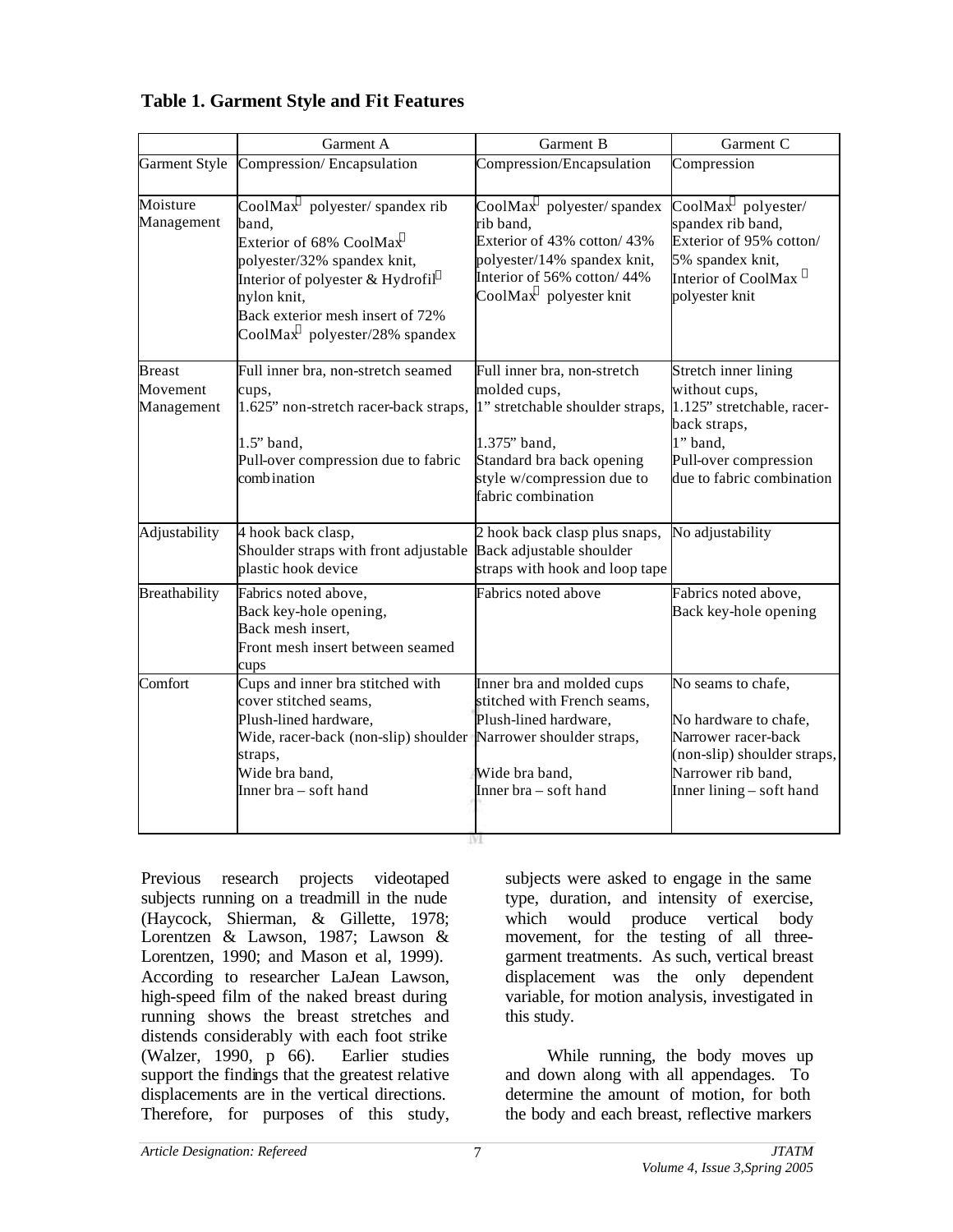were taped on the following anatomical landmarks: Lateral points of Acromion Processes, Sternal Angle, and both bust points. As the focus of this research was on breast support and breast displacement, the body's motion was subtracted from the overall breast motion to determine any excess breast displacement. Therefore, vertical breast displacement of the breast relative to the body during the first three running steps of each test session was calculated for each garment treatment.

A Repeated Measures Design with a Latin Square balancing scheme was used to minimize potential bias resulting from the order in which garments were tested, since the study also obtained perceptual data from the subjects. All six subjects wore each of the test garments in three separate test sessions. A tri-pod for the video camera and spotlight were set up directly in front of a treadmill, along the transverse axis and perpendicular to the frontal plane of each subject to record the breast displacement data from the best vantage point. The treadmill was positioned inside an environmental chamber draped in black felt to reduce glare. Breast displacement was recorded and analyzed, one frame at a time, during the first three running steps of each test session. Specified environmental chamber conditions were maintained at: 75º  $F \pm 1^{\circ}$  and 40% RH  $\pm$  5%, in order to obtain thermal comfort and physiological data of interest for a component not reported in this manuscript.

Upon arrival for the first test session at the Environmental Design Laboratory, each subject was given an introductory session to review the study protocol and all instruments. Reflective markers were shown to each subject, their placement demonstrated, the subject's role, and testing protocol was described. Once the review was completed, each subject stepped into the assigned changing area and donned their standardized clothing ensemble, along with the assigned garment treatment.

Each subject entered the chamber and stood at ease while being instrumented. Reflective circular markers were placed on anatomical landmarks using double -sided adhesive disks for subsequent digitizing and data analysis. Appropriate placement of reflective markers on the lateral points of the acromion processes and the sternal angle were identified by palpation of the respective bony prominences. Bust points were determined and marked by each subject, who then placed the reflective marker on the anatomical landmark. Once instrumentation was completed, subjects were asked to stand on the treadmill in the location that they would normally use for running. A spotlight was adjusted to shine directly on the markers for optimal reflection and to reduce glare in the subjects' eyes during videotaping. A super VHS video recorder was set up in the Environmental Design Laboratory and lined up directly with the sagittal plane of the subject.

Collection of vertical breast displacement began with the first running step of the exercise phase. Once the first three running strides were taped, the video recorder and the spotlight were turned off. Motion and data were collected and analyzed in inches, frame-by-frame, using a Peak Motus<sup>®</sup> Motion Measurement System. All instrumentation was removed at the conclusion of the test, and the subject was offered a sports drink and/or a bottle of water, after which, the subject and researcher left the environmental chamber. The subject changed back into her street clothes and confirmed the scheduling of the next session.

### **Discussion**

The reflective markers placed on the sternal angle and both bust points identified body and breast reference points that provided data used to determine vertical breast displacement for each garment. It is important to realize that motion analysis is a step-by-step process. First, breast and body motion must be recorded to determine the high and low elevations (the rise and fall) of the body and breast during the exercise protocol.

 $\cdot$ 

T A

T

M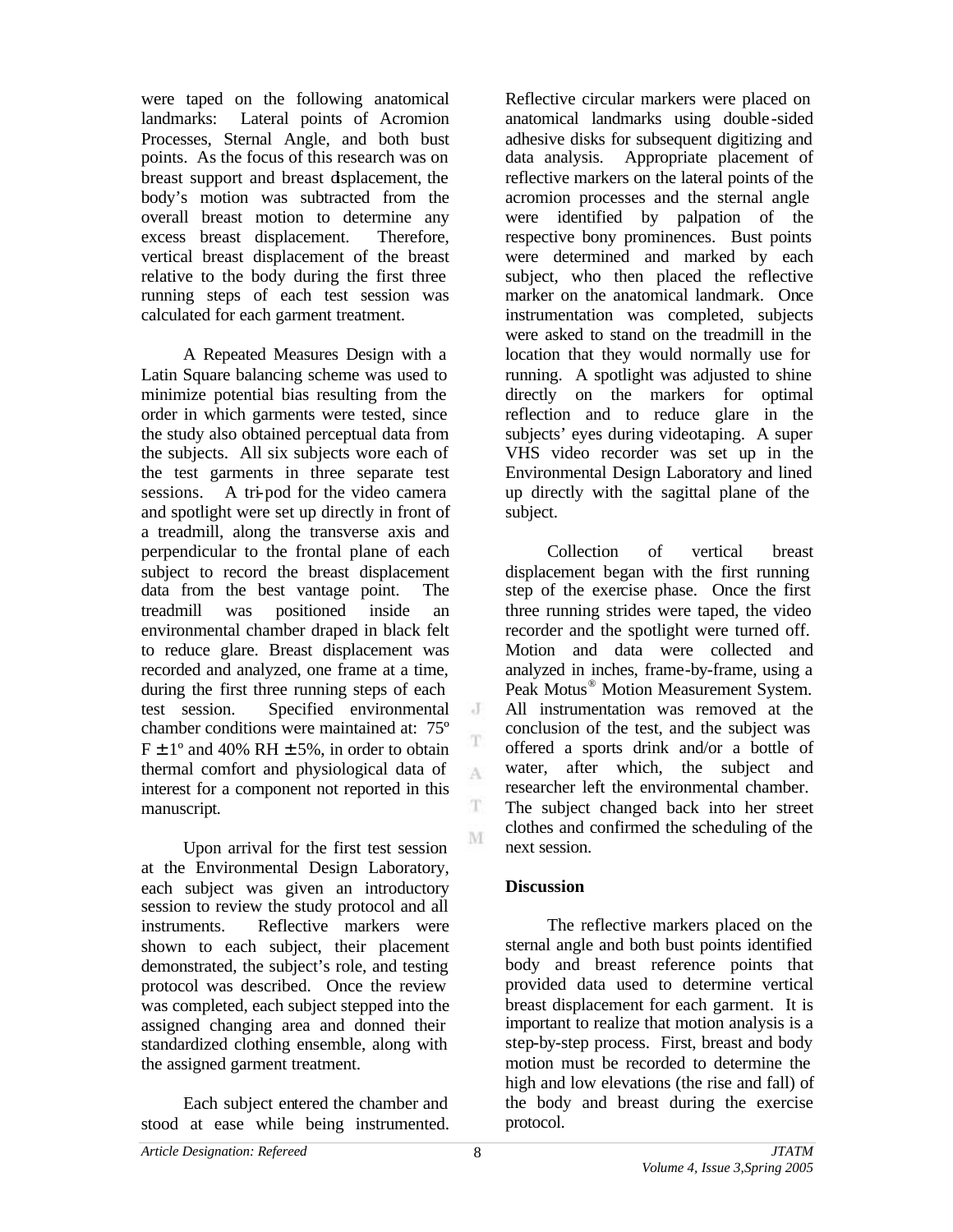Tracking one stride includes both a left and a right heel strike. Therefore, displacement was calculated for each leg on each stride. Three running strides were analyzed for this study yielding six measurements of displacement for each subject, breast, and leg. The total amount of vertical breast displacement for each subject and each garment was determined by finding the differences between the maximum and minimum vertical breast positions found over each of three running strides. Each individual's breast displacement was averaged to provide data by garment.

Figure 4 shows the average breast motion for each garment treatment, broken out by breast (right and left breast), stride (right and left leg), and repetition (1, 2, 3). There appears to be a trend for subjects wearing garment A to experience lower levels of breast displacement over the majority of the test, followed closely by subjects wearing garment B. Subjects wearing garment C appear to have experienced higher levels of vertical breast displacement over the majority of the test. As shown in Figure 4, the right and left step displacements are slightly different, as are the right and left breast displacement themselves.



#### **Figure 4. Average Bust Motion**

Since it is not absolute breast motion that matters, but breast motion relative to trunk motion, it was necessary to calculate this difference. Trunk motion was calculated using the above process, repeated for the sternum. These values were subtracted from the breast displacement values to determine the relative breast displacement. The data show that subjects wearing garment C experienced greater breast displacement overall, as indicated in Figure 4. Subjects wearing garment C experienced a mean displacement of .045 inches, a 68% higher level of displacement than the .031 inches experienced by subjects wearing garments A and B.

*Article Designation: Refereed JTATM*

A T.

M

ANOVA was used to determine significant differences for these data. ANOVA found a significant difference by subject, garment, and subject-by-garment interaction for relative breast displacement (see Table 2). The significant difference by subject (F=  $55.47$ , p <.0001) was expected, because each person possesses not only a difference in breast mass for both breasts, but also a difference in age, number of children, skin tissue, ligaments, and levels of fitness. A significant difference by garment was predicted since garments A and B (both encapsulation and compression style sports bras) were designed to provide support for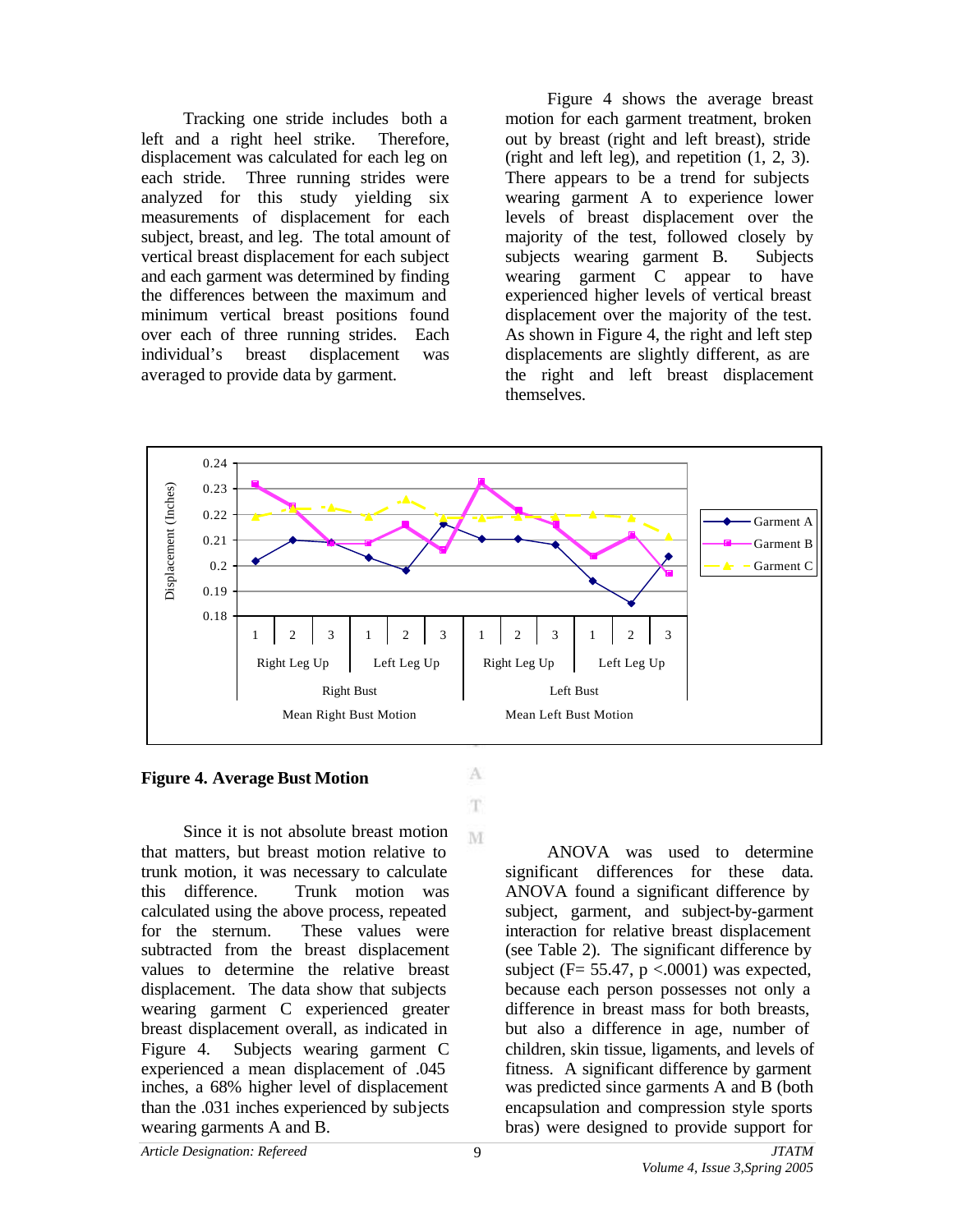the breasts, and the data support this prediction. Table 3 shows the displacement interaction between garment treatments. There was no significant displacement difference between garments A and B.

| Source                                                                                                                                                                                                                                                                                                                              | DF  | Type I SS  | Mean Square | F Value | Pr > F  |
|-------------------------------------------------------------------------------------------------------------------------------------------------------------------------------------------------------------------------------------------------------------------------------------------------------------------------------------|-----|------------|-------------|---------|---------|
| Subject***                                                                                                                                                                                                                                                                                                                          | 5   | 0.02768554 | 0.00553711  | 55.47   | < .0001 |
| Leg                                                                                                                                                                                                                                                                                                                                 |     | 0.00007571 | 0.00007571  | 0.76    | 0.3851  |
| Bust                                                                                                                                                                                                                                                                                                                                |     | 0.00034561 | 0.00034561  | 3.46    | 0.0645  |
| Garment***                                                                                                                                                                                                                                                                                                                          | 2   | 0.00950675 | 0.00475337  | 47.62   | < .0001 |
| Subject-x-leg                                                                                                                                                                                                                                                                                                                       | 5   | 0.00054168 | 0.00010834  | 1.09    | 0.3703  |
| Subject-x-bust                                                                                                                                                                                                                                                                                                                      | 5   | 0.00024265 | 0.00004853  | 0.49    | 0.7863  |
| Subject-x-garment***                                                                                                                                                                                                                                                                                                                | 10  | 0.01544646 | 0.00154465  | 15.47   | < .0001 |
| Bust-x-garment                                                                                                                                                                                                                                                                                                                      | 2   | 0.00003161 | 0.00001581  | 0.16    | 0.8537  |
| Subject-bust-x-garment                                                                                                                                                                                                                                                                                                              | 10  | 0.00118221 | 0.00011822  | 1.18    | 0.3045  |
| Error                                                                                                                                                                                                                                                                                                                               | 172 | 0.01717050 | 0.00009983  |         |         |
| $\frac{1}{2}$ $\frac{1}{2}$ $\frac{1}{2}$ $\frac{1}{2}$ $\frac{1}{2}$ $\frac{1}{2}$ $\frac{1}{2}$ $\frac{1}{2}$ $\frac{1}{2}$ $\frac{1}{2}$ $\frac{1}{2}$ $\frac{1}{2}$ $\frac{1}{2}$ $\frac{1}{2}$ $\frac{1}{2}$ $\frac{1}{2}$ $\frac{1}{2}$ $\frac{1}{2}$ $\frac{1}{2}$ $\frac{1}{2}$ $\frac{1}{2}$ $\frac{1}{2}$<br>$*** - 0001$ |     |            |             |         |         |

 ${}^{\ast}p \leq .05.$   ${}^{\ast}{}^{\ast}p = .001.$   ${}^{\ast}{}^{\ast}{}^{\ast}p < .0001.$ 

#### **Table 3. Tukey's Studentized Range (HSD): Displacement**

| Garment           | Difference Between | Simultaneous | 95% Confidence |  |
|-------------------|--------------------|--------------|----------------|--|
| Garment $C-A***$  | 0.013745           | 0.009780     | 0.017710       |  |
| Garment $C-B***$  | 0.014210           | 0.010273     | 0.018147       |  |
| Garment $A-C***$  | $-0.013745$        | $-0.017710$  | $-0.009780$    |  |
| Garment A-B       | 0.000465           | $-0.003500$  | 0.004430       |  |
| Garment B- $C***$ | $-0.014210$        | $-0.018147$  | $-0.010273$    |  |
| Garment B-A       | $-0.000465$        | $-0.004430$  | 0.003500       |  |

Comparisons significant at the 0.05 level are indicated by \*\*\*

Multiple regression, a statistical analysis using categorical predictors with orthogonal coding and orthogonal contrasting scheme, was run on the breast motion data. From this analysis, it was determined that approximately 13% of the variability in breast displacement was predicted by

garment treatment. In other words, garment treatment accounted for approximately 13% of the total variance in breast movement. Garment treatment was statistically significant for breast displacement [F  $(2, 1)$ ]  $213$ ) = 16.393; p< .0001)], see Tables 4 and 5.

T.

 $\rm J$ 

T

A

#### **Table 4. Categorical Predictors Model Summary (Orthogonal Coding & Orthogonal Contrasting Scheme)**

| Mode R |                             | R    | Adjusted | Std. Error of |          |          |     | <b>Change Statistics</b> |        |
|--------|-----------------------------|------|----------|---------------|----------|----------|-----|--------------------------|--------|
|        |                             |      | R Square | the Estimate  | R Square | F Change | df1 | df2                      | Sig. F |
| Change |                             |      |          |               |          |          |     |                          |        |
|        |                             |      |          | Change        |          |          |     |                          |        |
|        | .365 <sup>a</sup><br>.00001 | .133 | .125     | .017508       | .133     | 16.393   |     | 213                      |        |

a Predictors: (Constant), x2grmtabvsc, xlgrmtavsb

d Dependent Variable: x6 displacement score

### **Table 5. Descriptive Statistics**

|                | Mean    | <b>Std. Deviation</b> |     |
|----------------|---------|-----------------------|-----|
| x6 displ score | .035701 | .0187201              | 216 |
| x1grmtaysb     | .00.    | .818                  | 216 |
| x2grmtabysc    | .00     | 1.417                 |     |

*Article Designation: Refereed JTATM*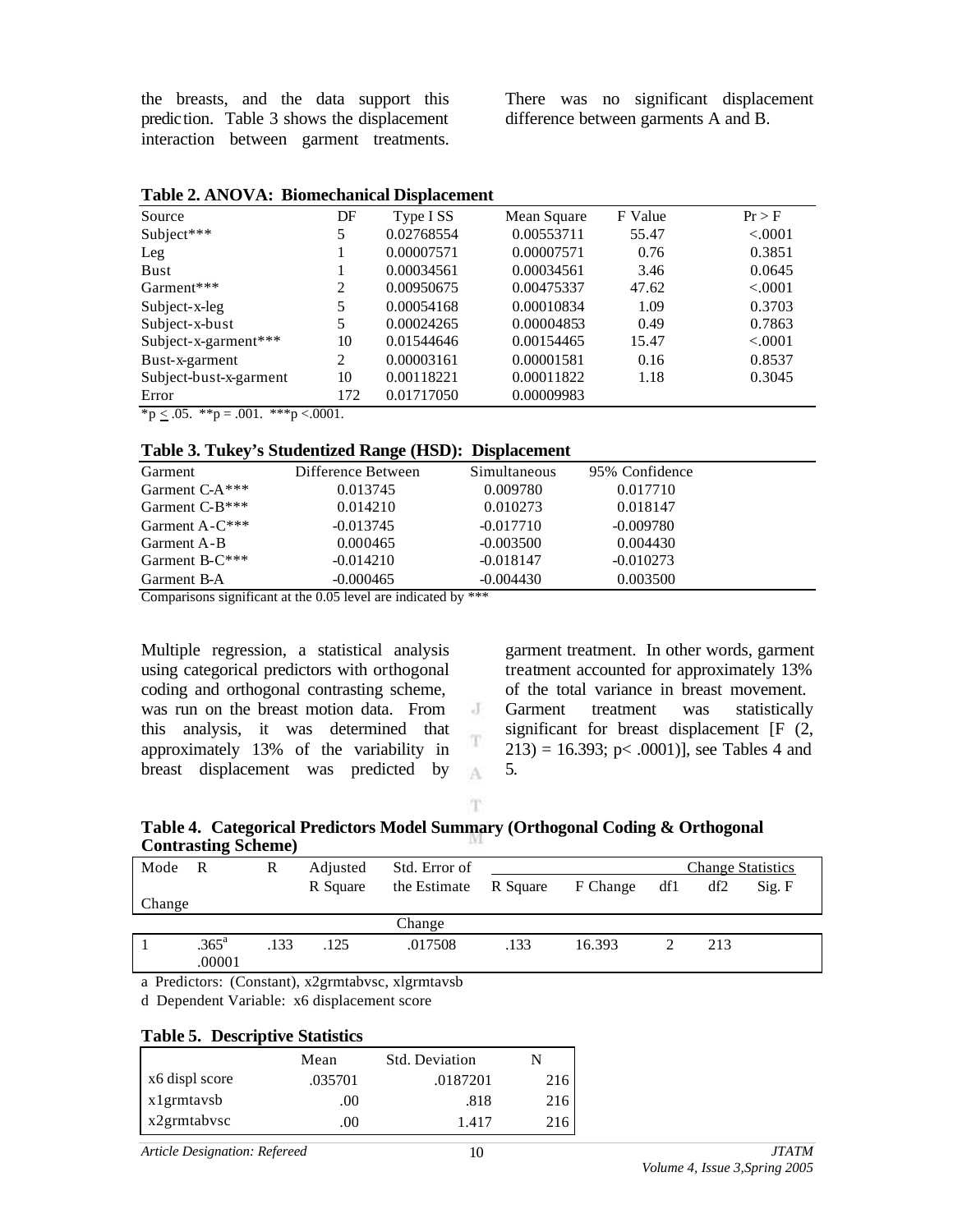### **Conclusions, Implications, and Recommendations for Future Studies**

Garments A and B are similar in that they both include encapsulation and compression styling, whereas, garment C is solely compression styling. The three bras also differ in choice of fabric, closure methods, and strap and cup styling. Thus, differences in support and comfort between the three garments were anticipated to be due to design features and/or fabric combinations. Seam choices were designed to reduce the potential of chafing and skin irritation. The interior bra of garments A and B were stitched with a cover stitch and French seams respectively. In addition, both garments A and B had plush-lined hardware. The racer-back shoulder straps of garments A and C were designed to provide comfort and a non-slip advantage over the standard shoulder strap style featured in garment B. Garment A features an inner bra of soft, brushed Hydrofil® nylon and polyester knit, wide shoulder straps, and a wide rib band for additional comfort. Garments A and B provided sizing adjustability through the incorporation of adjustable back closures and straps. Garment C provided adjustability via the stretch fabric only. A second component of the original study addressed thermal comfort and moisture management issues (Starr, 2002).

Figure 4 indicates a trend for subjects wearing garment C to experience the highest breast motion and subjects wearing garment A to experience the lowest breast motion. Subjects wearing garment C experienced the highest amount of relative breast displacement with a mean of .045, but the differences of relative breast displacement between subjects wearing garments A (prototype) and B are small. ANOVA found a significant difference for subject, garment, and the subject-by-garment interaction for relative breast displacement. There were significant differences between garments A (prototype) and C, as well as between garments B and C. There was no significant difference between garments A (prototype) and B. Subject-by-garment differences were

expected, due to individual differences and the differences in fabric/garment characteristics.

Several key differences between the three garments could have influenced the results of the displacement data. The inner bra and wide straps of garment A were constructed using non-stretch materials and garments B and C used stretch materials. Secondly, the width of the straps and bands could have influenced bra support. Garment A had wider shoulder straps than garments B and C. Garments A and B had wider bands than garment C. Thirdly, garments A and B provided encapsulation plus compression styling as compared with garment C that provided compression only.

Lorentzen and Lawson found that bras that scored highest in perceived support had the following design features and materials: high modulus knit fabrics with low extensibility, straps stabilized with nonelastic materials to allow minimal stretch, and a bra style that compressed the breasts against the chest wall (1990). These results influenced the design of prototype A's inner bra and wide racer-back shoulder strap system. In contrast, garment B used stretch materials for an inner bra and narrower shoulder straps. Both used a wide rib band and a combination of compression and encapsulation styling. Thus, the use of stretch versus non-stretch materials and width of the shoulder straps were major differences in these two bras that could have influenced breast support. The finding of no significant difference in relative breast displacement between the two bras suggests that the use of stretch versus non-stretch materials is inconclusive as a mechanism to provide breast support. In contrast, garment C, which used stretch materials, narrower straps and bra band, and compression styling, provided significantly higher relative breast displacement data. Recognizing that the features of all three bras were not systematically controlled to be able to definitively indicate which feature influenced support the most, nevertheless, the data suggest that two design features,

 $\cdot$ 

T

A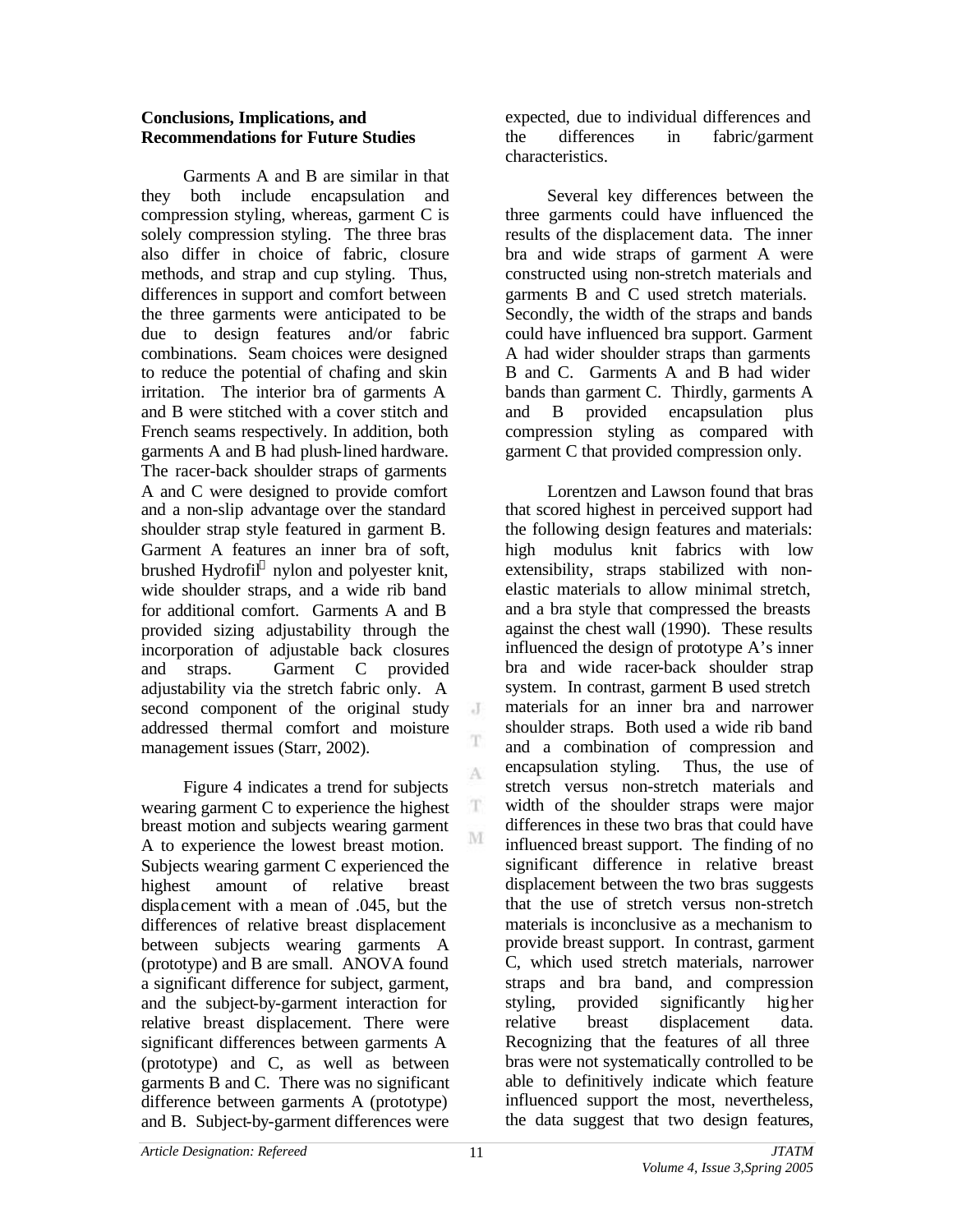band width, and style type, appear to be the most influential features in providing breast support. Therefore, physically active women who are large-busted should wear sports bras that have both compression and encapsulation styling and wide bands for greater support.

Fit was varied among the subject pool even with considerable care in pre-screening to ensure a similar size-range and breast mass. Locating large-busted women who regularly jog or run for any length of time was difficult, therefore the size criteria was lowered somewhat. All participants wore size D or DD, but were smaller around the rib cage and wore a smaller band size than expected. Since bra band size is related to cup size, both must be considered when determining total breast mass. There were extremes of life styles and experiences represented within this group of women, who ranged between the ages of 22 and 37 years. Data may have varied due to these individual differences.

The results of this study support the findings of previous research studies regarding the need for firm breast support, particularly for large-breasted women (Boschma, et al, 1994; Eden, et al, 1992; Gehlsen & Albohm, 1980; Haycock, Shierman, & Gillette, 1978; Himmelsbach, et al, 1992; Lawson & Lorentzen, 1990; Lorentzen & Lawson, 1987; Mason et al, 1999). If, as these studies suggest, largerbusted women require different support and design systems, the current industry practice of producing bras in all sizes with the same design features and fabrications should be re-examined. Additional recommendations for further research include conducting: 1) a similar investigation with a larger subject population with breast size and body type systematically varied, 2) field studies with athletes participating in selected sports, 3) a similar investigation with one garment design and fabrication systematically varied, and 5) a study that tests the possible need for different bra materials and designs for different body types.

## **References**

- American Council on Exercise, (1998). American council on exercise scrutinizes sports bras. Retrieved September 15, 1999 from Ace Fitness.com: http://www.acefitness.com/newsreleas es/091798.html
- Bedard, P., Mazzetti, M., Walsh, K., Streisand, B., & Newman, R. (2004). Sports bras, the latest in U. S. Army fashion. *Brandweek, 136(4)*.
- Boschma, A. C., Smith, G. A., & Lawson, L. (1994). Breast support for the active woman: Relationship to 3D kinematics of running. *Supplement to Medicine and Science in Sports and Exercise, 26(5)*.
- Buststop (2004). Retrieved August 4, 2004 from The Buststop: http://www.buststop.com.
- Cohen, D. (2002, September 1). Bizfeature—For women and bras, the fit is it. Retrieved September 4, 2002 from Dow Jones Interactive: http://ptg.djnr.com/ccroos/asp/publib/s tory\_clean\_cpy.asp?articles
- Dolbow, S. (2002). Champion sports bra: Not for jocks. *Brandweek, 43(2)*, 9.
- Eden, K., Valiant, G., Lawson, L., & Himmelsbach, J. (1992). Threedimensional kinematic evaluation of sport bra design. *Supplement to Medicine and Science in Sports and Exercise, 24(5)*.
- Gehlsen, G. & Albohm, M. (1980). Evaluation of sports bras. *The Physician and Sportsmedicine, 9*(10), 89-97.
- Gerhart, A. (1999, July 14). Cashing in on the world cups; when Brandi Chastain bares her sports bra, she boosts women's jock apparel market. *The Washington Post,* C01.
- Hadi, M. (2000). Sports brassiere: Is it a solution for mastalgia? *The Breast Journal, 6(6)*, 407-409.
- Hall, S. (1991). *Basic Biomechanics.* St. Louis, MO: Mosby-Year Book, Inc.
- Hardaker, C. M. & Fozzard, G. W. (1997). Communications: The bra design process – a study of professional

 $\rm J$ 

T

A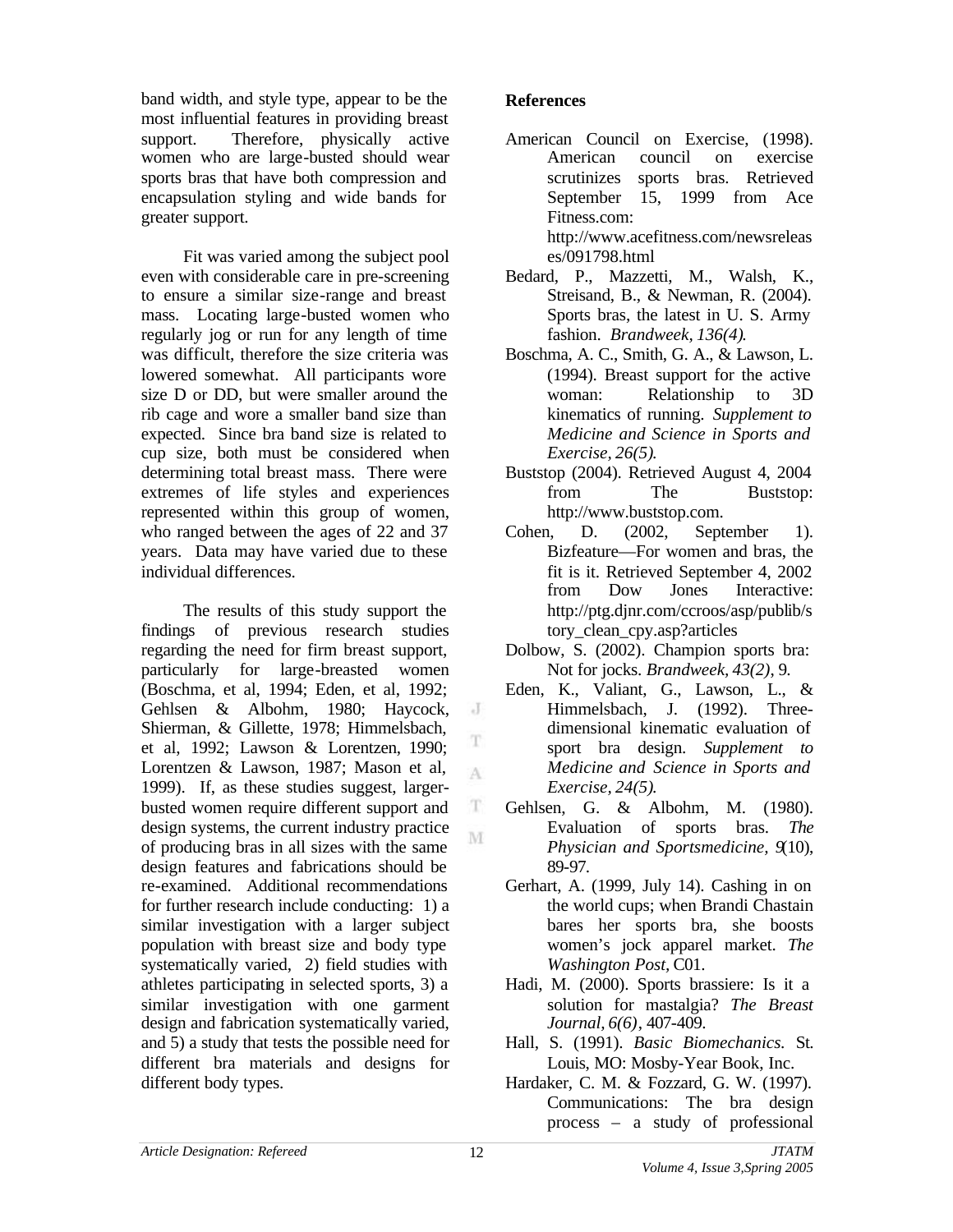practice. *International Journal of Clothing Science and Technology, 9*(4), 311-325.

- Haycock, C. E. (1978). Breast support and protection in the female athlete. *AAHPER Research Consortium.* Symposium paper presented at the meeting of the American Alliance for Health, Physical Education, and Recreation, Washington, DC.
- Haycock, C. E., Shierman, G., & Gillette, J. (1978). The female athlete—does her anatomy pose problems? *Proceedings of the 19th American Medical Association Conference on the Medical Aspects of Sports*. (pp 1-8) Monroe, WI: AMA Press.
- Himmelsbach, J., Valiant, G., Lawson, L., & Eden, K. (1992). Peak breast accelerations when running in different sport bras. *Supplement to Medicine and Science in Sports and Exercise, 24(5)*.
- Hunter, L. Y. & Torgan, C. (1982). The bra controversy: Are sports bras a necessity? *The Physician and Sportsmedicine, 10*(11), 75-76.
- Kapit, W. & Elson, L. (1977). *The Anatomy Coloring Book.* New York, NY: Harper Collins Publishers.
- Krenzer, G., Starr, C., & Branson, D. (in press). Development of a sports bra prototype. *Clothing & Textiles Research Journal* [Supl].
- Lawson, L. & Lorentzen, D. (1990). Selected sports bras: Comparisons of comfort and support. *Clothing and Textile Research Journal, 8*(4), 55-60.
- Lorentzen, D. & Lawson, L. (1987). Selected sports bras: A biomechanical analysis of breast motion while jogging. *The Physician and Sportsmedicine, 15*(5), 128-139.
- Love, S. (2000). *Dr. Susan Love's Breast Book, Third Edition Fully Revised.* Cambridge, MA: Perseus Publishing.
- Mason, B., Page, K., & Fallon, K. (1999). An analysis of movement and discomfort of the female breast during exercise and the effects of breast support in three cases. *Journal of Science and Medicine in Sport, 2*(2), 134-144.
- Nanas, E. (1964, February). Brassieres: An engineering miracle. *Science and Mechanics.* Retrieved from the Rural America: http://www.ruralamerica.net/~aster/bo udoir/overflow/engineer.html
- Page, K. & Steele, J. R. (1999). Breast motion and sports brassiere design. *Sports Medicine, 17*(4), 205-210.
- Peck, S. (1999). The bra: Brandi's public peel down turned the spotlight on the humble sports bra. Retrieved September 20, 2001, from just for women.com: http://www.justforwomen.com/feature

s/year/1999/feat\_bra1.html

- Segal, D. (1999, July 15). Unveiling a market for sports apparel? *The Washington Post,* E01.
- Sampath, G., Abu-Faraj, Z. O., Smith, P. A., & Harris, G. F. (1998). Design and development of an active marker based system for analysis of 3-D pediatric foot and ankle motion. *Proceedings of the 20th Annual International Conference of the IEEE Engineering in Medicine and Biology Society, 20*(5), 2415-2417. Milwaukee: Marquette University Press.
- Starr, C. (2002). *Biomechanical and Thermal Comfort Analyses of a Prototype Sports Bra*. Masters Thesis. Oklahoma State University, Stillwater, Oklahoma.
- Starr, C. & Krenzer, G. (2000). Design process: Prototype sports bra. *2000 ITAA Proceedings.*  Retrieved January 7, 2002, from the World Wide Web: http://www.itaaonline.org/ITAAnew/P roceedings2000/fri/36.html
- U. S. Department of Health and Human Services. (1996). Physical activity and health: A report of the surgeon general. Atlanta, GA: U.S. Department of Health and Human Services, Centers for Disease Control and Prevention, National Center for Chronic Disease Prevention and Health Promotion.
- Walzer, E. (1990). Sports support. *Women's Sports and Fitness, 12*(2), 66.

J  $\mathbf{T}$ 

A

 $\mathbf T$ M